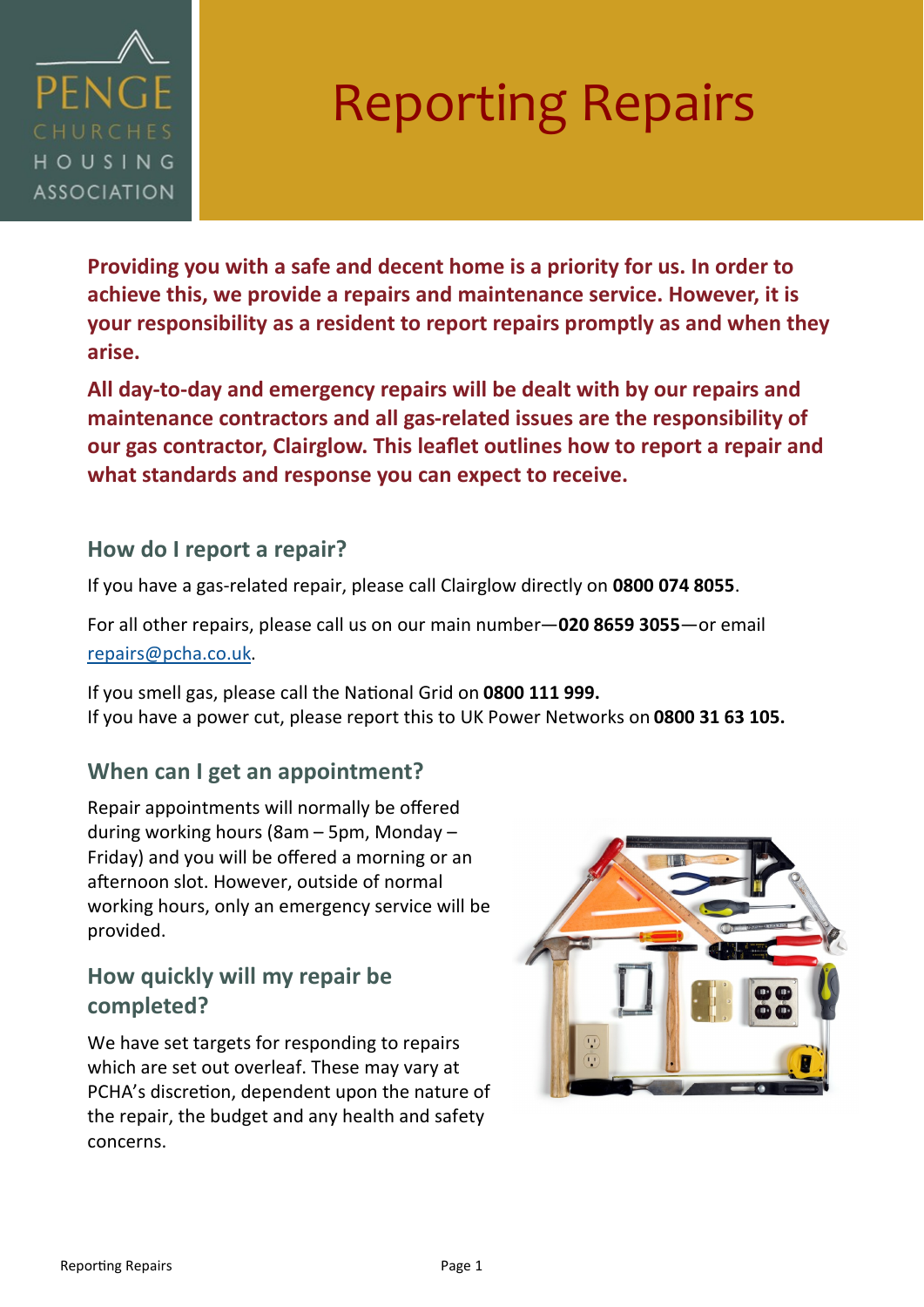

# Reporting Repairs

#### **PRIORITY A (EMERGENCY)**

#### **Target response time: 24 hours but to 'make safe' within 4 hours if required**.

Emergency repairs may include:

- Total loss of water supply (other than by water supplier)
- Total loss of electricity (other than power cut)
- Total loss of heating (vulnerable resident)
- Total loss of hot water (vulnerable resident)
- Serious water leak inside your home that you cannot contain
- Blocked toilet (where there is only one in your home)
- Blocked or leaking foul drains
- Fire damage or flooding to your home
- Broken external doors or windows where there is a threat to security
- Serious structural damage e.g. loose or falling brickwork, tiles, etc.
- Lifts.

#### **PRIORITY B (URGENT)**

#### **Target response time: within 3 working days.**

Urgent repairs may include:

- Loss of heating and/or hot water
- Offensive or racist graffiti
- Minor electrical faults
- Minor leaks
- Minor structural damage
- Door entry systems to flats.



Lift out of order